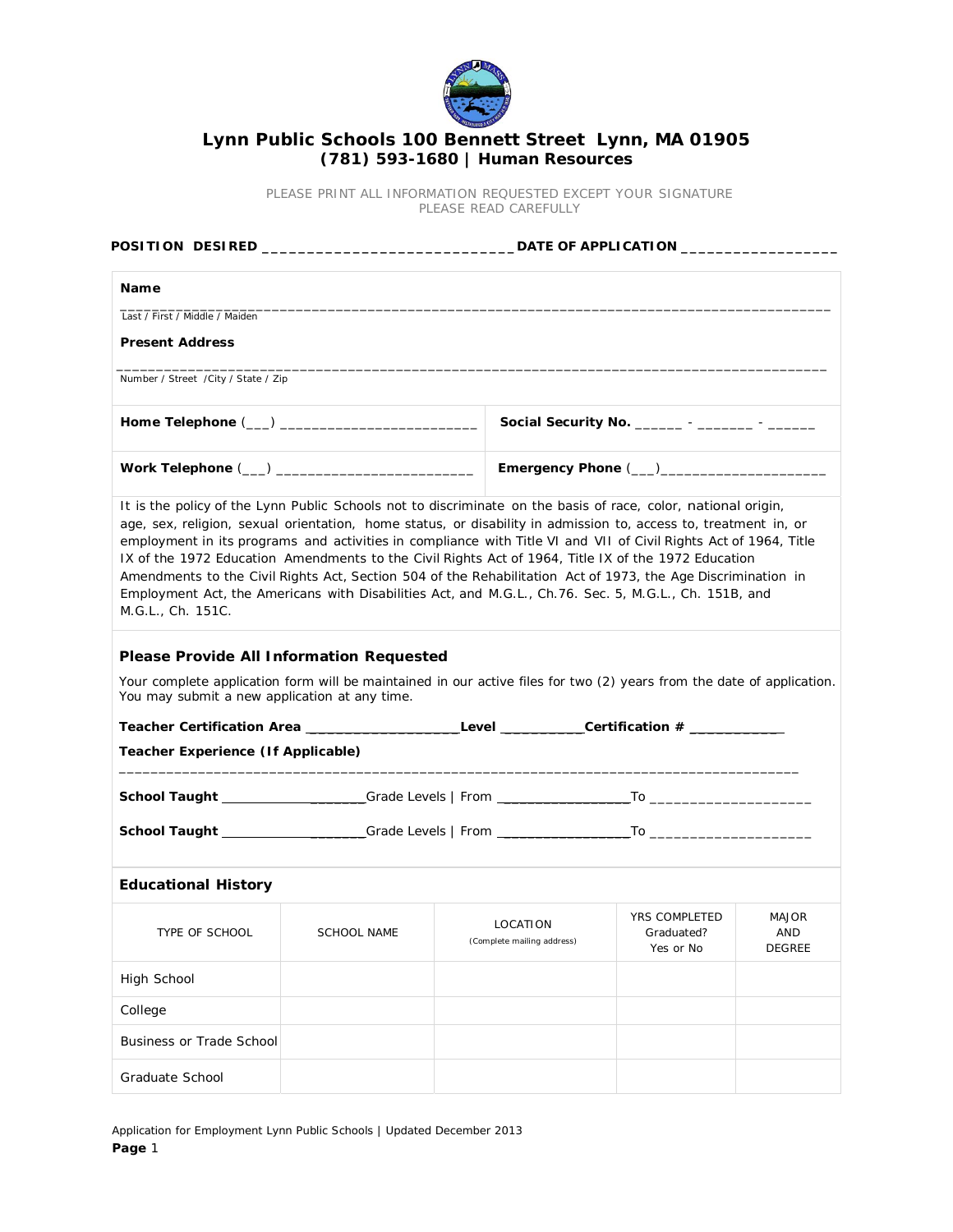

## **Lynn Public Schools 100 Bennett Street Lynn, MA 01905 (781) 593-1680 | Human Resources**

*PLEASE PRINT ALL INFORMATION REQUESTED EXCEPT YOUR SIGNATURE PLEASE READ CAREFULLY*

| <b>Employment Record</b>   Starting with present or most recent, list all previous employers. Include self-<br>employment and summer and part-time jobs.                                                                       |                  |                                 |
|--------------------------------------------------------------------------------------------------------------------------------------------------------------------------------------------------------------------------------|------------------|---------------------------------|
| Last or Present Employer                                                                                                                                                                                                       | Type of Business | Type or Classification of Job   |
| Address                                                                                                                                                                                                                        |                  | Brief Description of Job Duties |
| Telephone (___) ___________________________                                                                                                                                                                                    |                  |                                 |
|                                                                                                                                                                                                                                |                  |                                 |
| Reason for Leaving                                                                                                                                                                                                             |                  |                                 |
| <b>Prior Employer</b>                                                                                                                                                                                                          | Type of Business | Type or Classification of Job   |
| Address                                                                                                                                                                                                                        |                  | Brief Description of Job Duties |
|                                                                                                                                                                                                                                |                  |                                 |
|                                                                                                                                                                                                                                |                  |                                 |
| Reason for Leaving                                                                                                                                                                                                             |                  |                                 |
| Professional/Work References   List two past supervisors and one person who is not related to you<br>who have knowledge of your qualifications for the position for which you are applying.                                    |                  |                                 |
|                                                                                                                                                                                                                                |                  |                                 |
| Full Street Address and the control of the control of the control of the control of the control of the control of the control of the control of the control of the control of the control of the control of the control of the |                  |                                 |
|                                                                                                                                                                                                                                |                  |                                 |
|                                                                                                                                                                                                                                |                  |                                 |
|                                                                                                                                                                                                                                |                  |                                 |
| Full Street Address and the control of the control of the control of the control of the control of the control of the control of the control of the control of the control of the control of the control of the control of the |                  |                                 |
|                                                                                                                                                                                                                                |                  |                                 |

Application for Employment Lynn Public Schools | Updated December 2013 **Page** 2